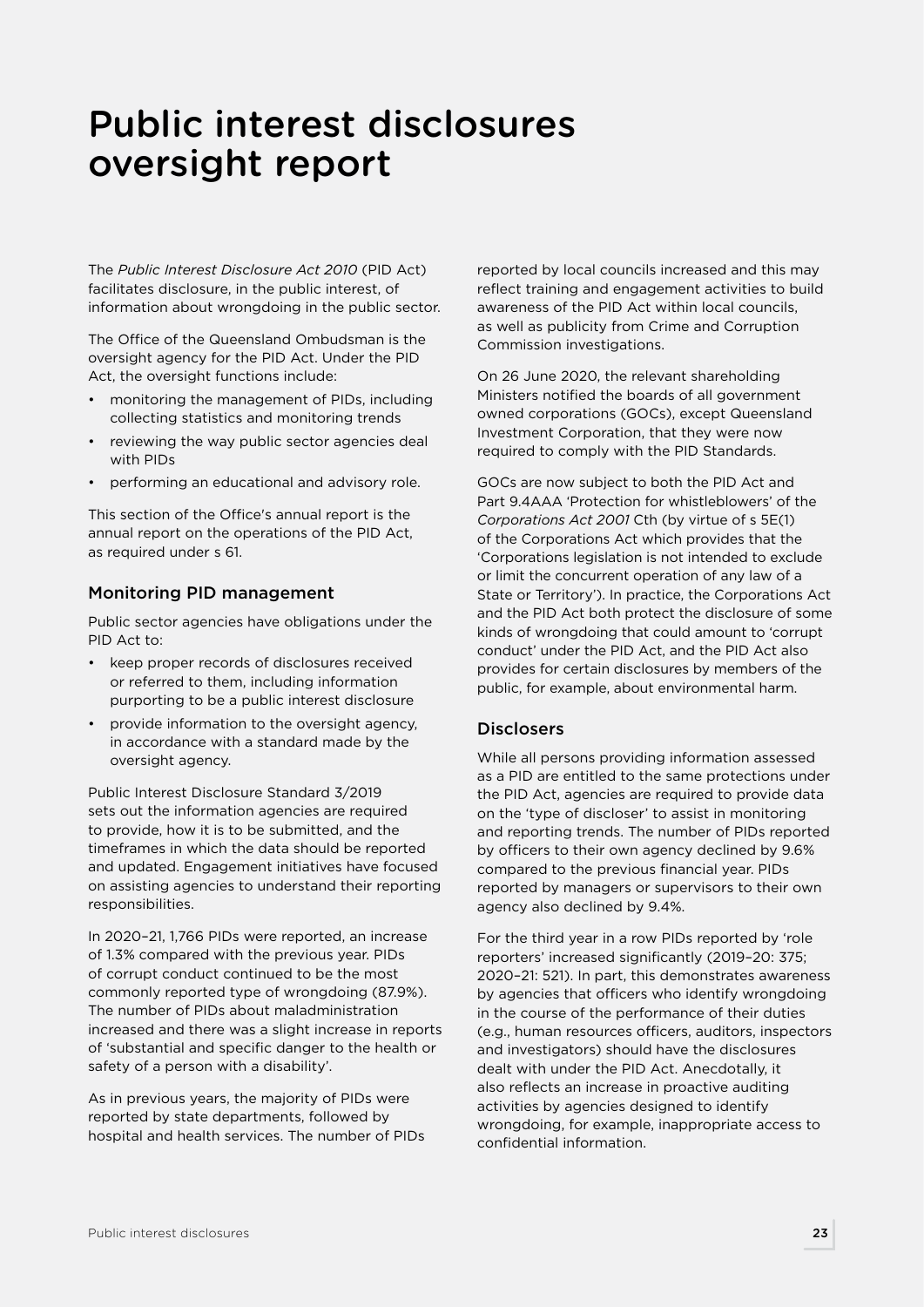## Finalisations

A total of 1,675 PIDs were reported as finalised. This represents the highest number of finalised PIDs since the Office became the oversight agency in 2013. It is considered that this is, in part, a consequence of the gazettal of Public Interest Disclosure Standard 3/2019 (March 2019), which requires agencies to enter and finalise data reports in a timely way.

Of the 1,675 PIDs finalised in 2020–21:

- 381 (22.7%) were closed on the basis that the agency decided that no action was required in accordance with s 30 of the PID Act
- 1,294 (77.3%) were closed following commencement of an investigation.

For the 381 PIDs closed in accordance with s 30 of the PID Act, agencies reported the following grounds for deciding not to investigate or take action:

- 204 (53.5%) were closed under s 30(1)(b) on the basis that the PID should be dealt with by another appropriate process
- 85 (22.3%) were finalised in accordance with s 30(1)(a) because the PID had already been investigated or dealt with by another appropriate process
- 26 (6.8%) were not actioned because the age of the information made it impracticable to investigate as provided at s 30(1)(c)
- 33 (8.7%) were concluded on the basis of both s 30(1)(a) and s 30(1)(c), that there was another appropriate process and because of the age of the information
- the balance of 33 PIDs (8.7%) were closed due to another ground or combination of grounds under s 30.

## Investigations

In 2020–21, agencies reported on the outcome of 1,294 PID cases where an investigation had been commenced.

A comparison of data from PIDs reported in 2020–21 and finalised in 2020–21 compared to all cases finalised irrespective of when reported, shows that the rate of substantiation is lower and the proportion of cases not substantiated is higher for cases reported and finalised in the same year.

In previous years a trend had been evident of higher rates of discontinuation of investigations for cases reported and finalised in the same year, but this was not reflected in the 2020–21 data, as the rate of discontinuation for this group of cases dropped compared to the previous year (2019–20: 12%; 2020–21: 7.3%).

For all 1,294 finalised cases reported in 2020–21 where investigation had been commenced, the rate of matters where the PID was substantiated increased compared to the previous year (2019–20: 46%; 2020–21: 47.5%). However, the rate at which PIDs were partially substantiated declined (2019– 20: 18.9%; 2020–21: 15.9%).

Overall, when discontinued investigations are excluded, 69.5% of finalised PIDs were either totally or partially substantiated, which is consistent with the previous year's result (2019–20: 70.4%).

# Reviewing how agencies deal with PIDs

This year, the Office implemented the first PID self assessment audit, to:

- enable agencies to self assess their compliance with the PID Act and PID Standards
- collect data on compliance with the PID Act and PID Standards in accordance with the Office's monitoring and review functions
- identify training needs, support and resource gaps which the Office may address in accordance with its educational and advisory role.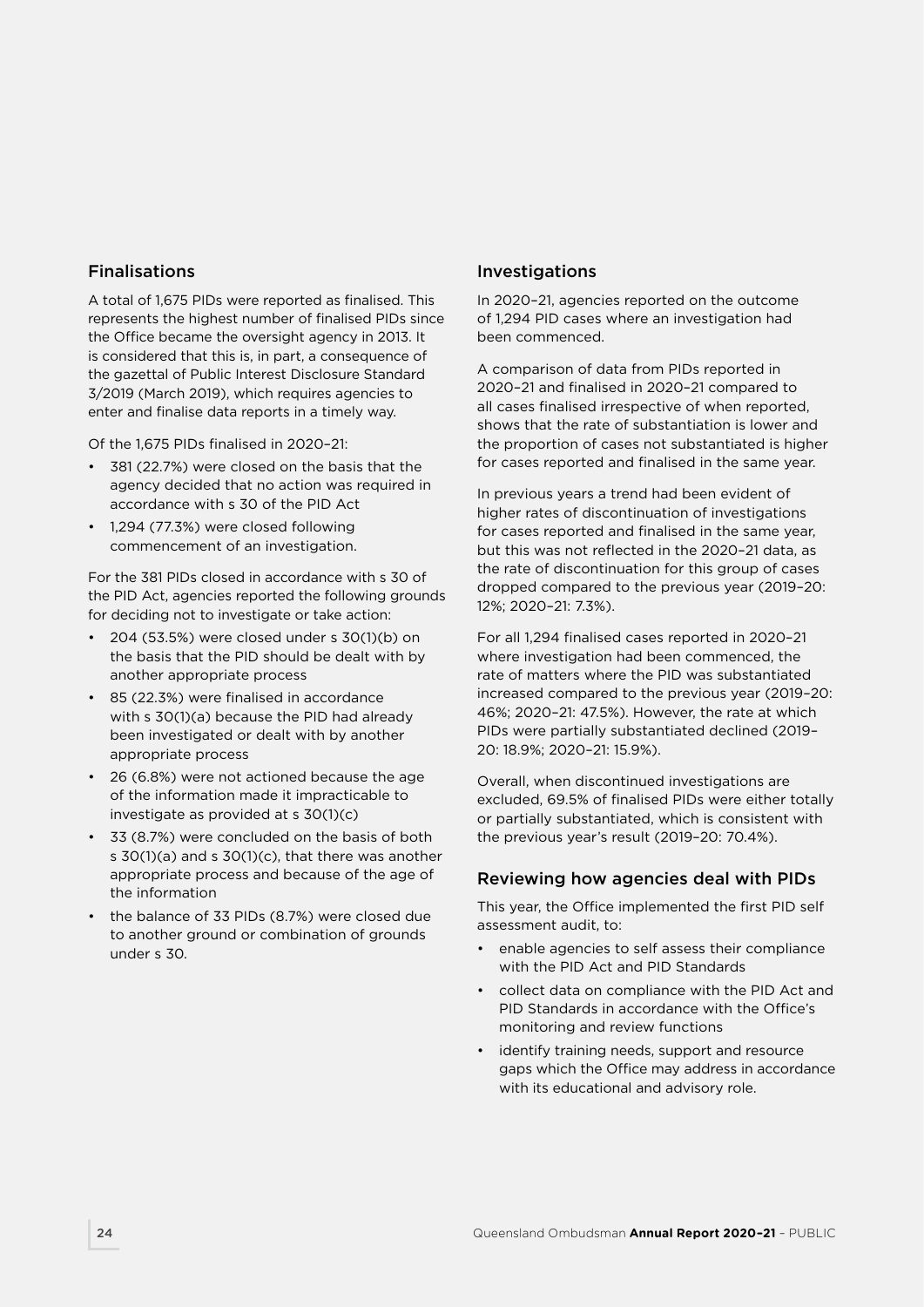The self assessment audit tool captures data about compliance with key elements of the three PID Standards. The existing public interest disclosure reporting database, RaPID, used by all agencies to report PIDs, was enhanced to enable agencies to respond to the audit online.

In August 2020, the Ombudsman wrote to all chief executive officers, advising of the Office's intention to place more emphasis on monitoring compliance with the PID Act and PID Standards. Agencies were requested to submit responses by 30 September 2020. The Office undertook significant follow up with agencies to maximise the response. Follow up activity continued until 1 March 2021 and then the self assessment audit was closed.

#### **Voluntary self assessments by agency type**

|                                     | red<br>Audits<br>administe | Responses<br>completed | % Response<br>rate |
|-------------------------------------|----------------------------|------------------------|--------------------|
| State departments                   | 21                         | 21                     | 100%               |
| Public universities/<br><b>TAFE</b> | 8                          | 8                      | 100%               |
| Hospital and health<br>services     | 16                         | 16                     | 100%               |
| Government owned<br>corporations    | 1O                         | 10                     | 100%               |
| Public service offices              | 7                          | 7                      | 100%               |
| Statutory authorities               | 69                         | 66                     | 96%                |
| Local councils                      | 77                         | 71                     | 92%                |
| TOTAL                               | 208                        | 199                    | 95.6%              |

Self assessment responses show good progress towards compliance requirements:

- 97% of agencies have designated a PID Coordinator
- 94% of agencies reported that they have a PID procedure
- 89% of agencies stated that the PID procedure is published on their external-facing website
- 80% of agencies have reviewed their PID procedure since the PID Standards commenced
- 75% of agencies engage in PID awareness activities for officers at least once a year.

Identified areas for improvement include supporting public sector agencies to develop and implement a PID management program, and to provide PID training to their officers, particularly managers, supervisors and those with responsibility for receiving, assessing and managing PIDs.

The self assessment audit has provided a valuable whole-of-sector picture of the state of compliance with the PID Act and PID Standards. It has also helped the Office to identify areas where additional engagement, advice and resources to support agencies achieve compliance can be focused.

The self assessment audit will be used in 2021-22 to enable the Office to monitor progress, identify trends and assess the impact of engagement activities.

# Education and advice

The Office continued to focus on engagement with agencies and the provision of education and advice, despite the challenges presented by public health directions and internal policies aimed at addressing the risks of the COVID-19 pandemic.

The delivery of face-to-face training continued to be impacted periodically throughout 2020–21. Considerable work was done to redesign PID training modules for 'live online' delivery using video conferencing software. Generally, these sessions were of shorter duration and for smaller groups than typical face-to-face programs.

Despite these circumstances, in 2020–21:

- 243 people participated in training sessions of 3 hours or longer (14 face-to-face and 3 online)
- 206 people attended sessions of less than 3 hours (5 face-to-face, 12 online and 1 hybrid session – presented face-to-face and online simultaneously).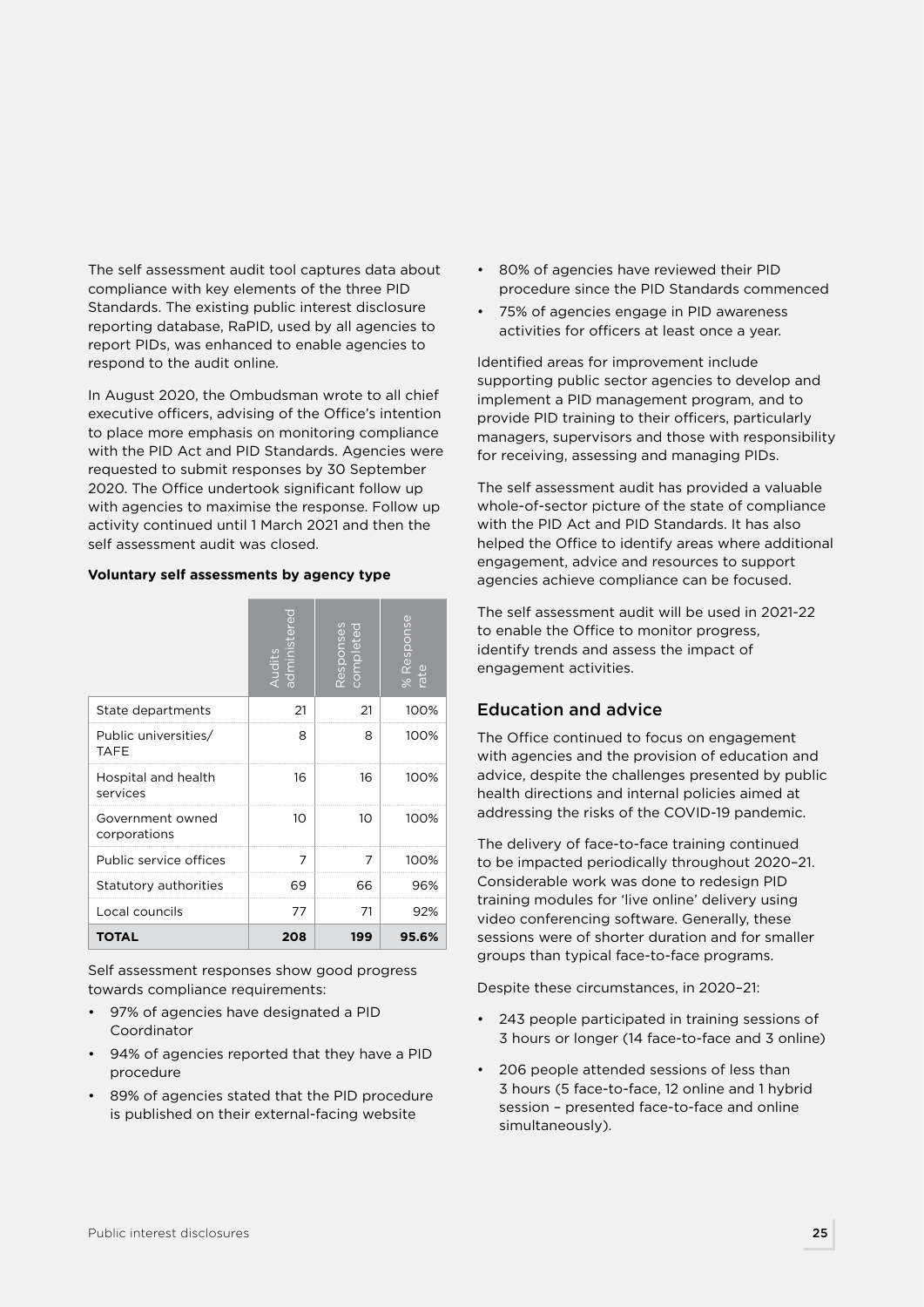Engagement with agencies through our quarterly PID Agency Network Training (PIDANT) webinars continued with a total of 403 participants attending the four webinars held in 2020–21, compared to a total of 260 participants in 2019-20 (across four webinars and four face-to-face meetings in Brisbane).

The monthly e-newletter 'PIDmail' increased to 883 recipients. PIDANT and PIDmail are effective ways to engage with agencies and provide PID information and advice to agency PID Coordinators, and those with responsibility for PID identification, assessment or management.

Topics over the past year have included guidance on interpreting and implementing the PID Act and PID Standards, alerts about legal precedents, reports from other integrity agencies, relevant media articles and updates on training.

An enhanced approach was implemented for recording PID enquiries received from agencies in 2020–21. This allows more detailed analysis of the types of issues being raised when agencies contact the Office for assistance, advice or information. In total, 956 contacts were received in the following categories:

- 287 advice requests (interpretation and application of the Act and standards, PID management advice, support and reprisal risk assessment/prevention/remediation, etc)
- 18 feedback requests (policy/procedure reviews, feedback on templates, etc)
- 506 PID reporting database assistance requests (delete user, add user, delete case, edit case, reset password)
- 98 engagement requests (PIDANT, training, PIDmail, etc)
- 47 other enquiries (not elsewhere categorised).

#### **PIDs reported by disclosure type**

|                         |                                                          | 2018-19 | $2019 - 20$ | 2020-21 |
|-------------------------|----------------------------------------------------------|---------|-------------|---------|
|                         | Corrupt conduct <sup>1</sup>                             | 826     | 1,525       | 1,552   |
|                         | Maladministration                                        | 82      | 65          | 87      |
| PID Act s 13            | Misuse of public<br>resources                            | 39      | 47          | 28      |
|                         | Public health or<br>safety                               | 36      | 27          | 18      |
|                         | Environment <sup>2</sup>                                 | 2       | 2           | Ω       |
| $\frac{2}{3}$           | Disability                                               | 133     | 58          | 63      |
| Act                     | Environment <sup>2</sup>                                 | 8       | 2           | 3       |
| $\frac{\Omega}{\Omega}$ | Reprisal                                                 | 15      | 18          | 15      |
|                         | Total $3$                                                | 1,141   | 1,744       | 1,766   |
|                         | Corrupt conduct became a type of PID on 1 July 2014<br>1 |         |             |         |

1. Corrupt conduct became a type of PID on 1 July 2014. The definition of corrupt conduct was amended on 1 March 2019 as a consequence of amendments to the *Crime and Corruption Act 2001*.

2. Disclosures of information about substantial and specific danger to the environment can be made by any person under s 12(1)(b) and (c) of the PID Act, and by public officers under s 13(1)(c).

3. A PID may include more than one type of disclosure (e.g., corrupt conduct and maladministration); therefore, the number of PIDs by disclosure type may exceed the number of PIDs reported by agency type.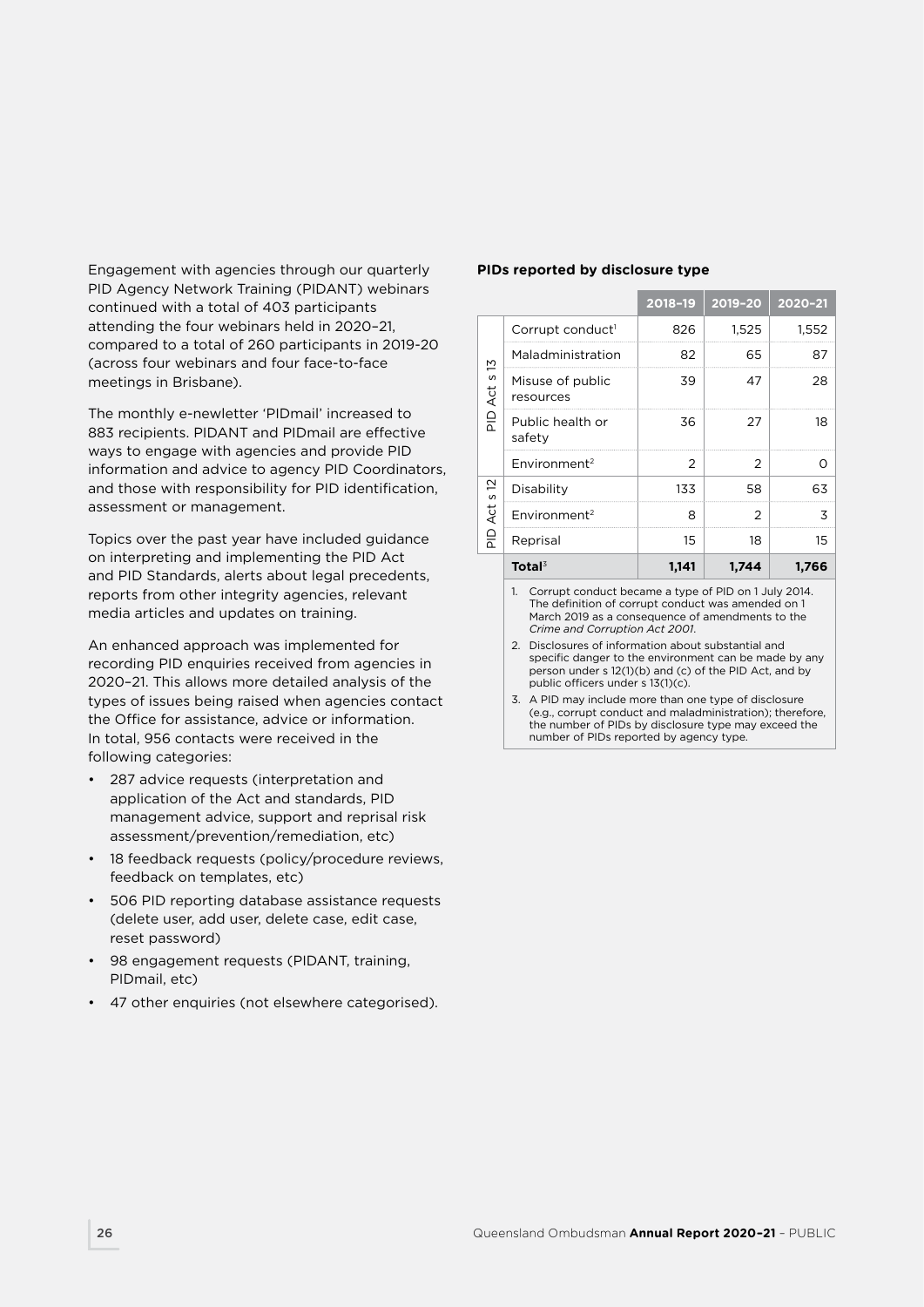|                                                                                                                           | 2018-19 | 2019-20 | 2020-21 |
|---------------------------------------------------------------------------------------------------------------------------|---------|---------|---------|
| State departments                                                                                                         | 577     | 964     | 983     |
| Hospital and health<br>services                                                                                           | 208     | 388     | 398     |
| Local councils                                                                                                            | 130     | 129     | 163     |
| Statutory authorities                                                                                                     | 98      | 96      | 94      |
| University/TAFE                                                                                                           | 16      | 37      | 40      |
| Public service offices                                                                                                    | 16      | 9       | 9       |
| Government owned<br>corporations                                                                                          | 6       | 12      |         |
| <b>Total</b>                                                                                                              | 1,051   | 1,635   | 1,688   |
| A PID may include more than one type of disclosure (e.g.,<br>1.<br>corrupt conduct and maladministration): therefore, the |         |         |         |

### **PIDs reported by agency type**

corrupt conduct and maladministration); therefore, the number of PIDs by disclosure type may exceed the number of PIDs reported by agency type.

#### **PIDs reported by discloser type**

|                                             | 2018-19 | 2019-20 | 2020-21 |
|---------------------------------------------|---------|---------|---------|
| Employee of agency $\mathsf{I}$             | 626     | 862     | 779     |
| Manager/supervisor of<br>agency             | 85      | 171     | 155     |
| Role reporter <sup>2</sup>                  | 107     | 375     | 521     |
| Employee of another<br>public sector agency | 93      | 103     | 10.5    |
| Member of the public                        | 50      | 25      | 30      |
| Anonymous                                   | 90      | 99      | 98      |
| Total $3$                                   | 1.051   | 1.635   | 1.688   |

1. 'Employee of agency' refers to the discloser being an employee of the agency reporting the PID.

2. 'Role reporter' refers to an officer of an agency, for example an auditor or investigator, who has identified and reported information about wrongdoing in the course of performing their normal duties.

3. A PID may include more than one type of disclosure (e.g., corrupt conduct and maladministration); therefore, the number of PIDs by disclosure type may exceed the number of PIDs reported by discloser type.

#### **PIDs finalised in accordance with the PID Act**

| <b>PID</b><br><b>Act</b>                | <b>Grounds for decision to</b><br>take no action                                                                                                                                        |     |                |     |
|-----------------------------------------|-----------------------------------------------------------------------------------------------------------------------------------------------------------------------------------------|-----|----------------|-----|
| s 30<br>(1)(a)                          | The substance of the<br>disclosure has already been<br>investigated or dealt with<br>by another process                                                                                 | 75  | 72             | 85  |
| s 30<br>(1)(b)                          | The disclosure should<br>be dealt with by another<br>appropriate process                                                                                                                | 34  | 66             | 204 |
| s 30<br>(1)(c)                          | The age of the information<br>makes it impracticable to<br>investigate                                                                                                                  | 6   | 4              | 26  |
| s 30<br>(1)(d)                          | The disclosure is too trivial<br>to warrant investigation<br>and dealing with it<br>would substantially and<br>unreasonably divert the<br>resources of the agency                       | 4   | 3              | 9   |
| s 30<br>(1)(e)                          | Another agency notified<br>that investigation was not<br>warranted                                                                                                                      | 4   | 27             | 3   |
| s 30<br>(1)(a)<br>and<br>s 30<br>(1)(b) | The substance of the<br>disclosure has already been<br>investigated or dealt with<br>by another process and the<br>disclosure should be dealt<br>with by another appropriate<br>process |     | 1              | 9   |
| s 30<br>(1)(a)<br>and<br>s 30<br>(1)(c) | The substance of the<br>disclosure has already been<br>investigated or dealt with<br>by another process and<br>the age of the information<br>makes it impracticable to<br>investigate   |     | 1              | 33  |
|                                         | Other combination of two<br>or more grounds including<br>s 30(1)(a)                                                                                                                     | 4   | $\overline{2}$ | 5   |
|                                         | Other combination of<br>two or more grounds not<br>including s 30(1)(a)                                                                                                                 |     | 4              | 7   |
|                                         | <b>Total</b>                                                                                                                                                                            | 127 | 180            | 381 |